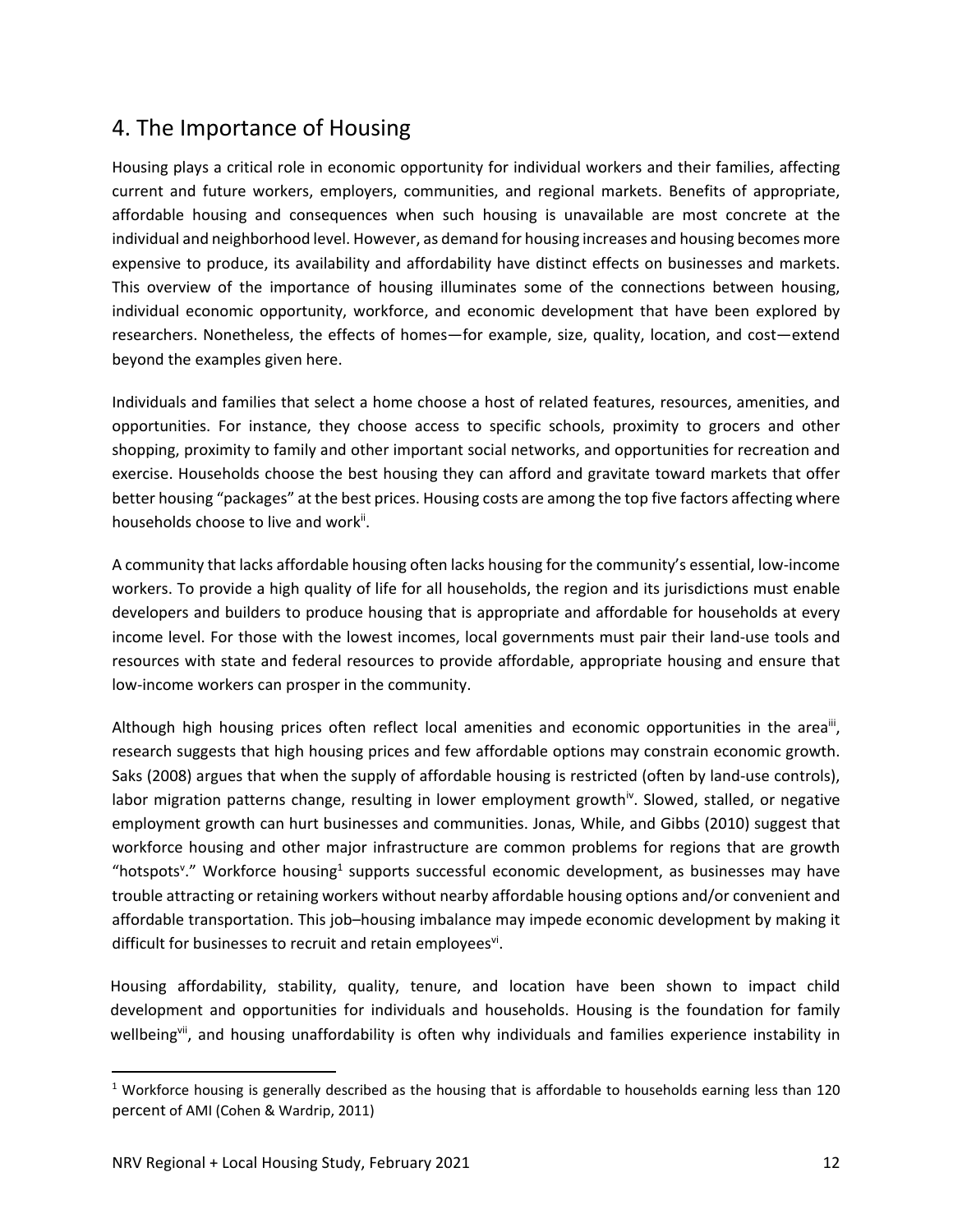housing, accept substandard housing, or sacrifice other critical needs like child educational enrichment, medical attention, or food. Strained finances and substandard or unstable housing may lead to negative economic consequences for both individuals and households.

Many aspects of substandard housing affect the health of residents. Poor housing quality often induces stress and inhibits the home from providing a peaceful or restorative space. Jones‐Rounds et al. (2014) found that psychological wellbeing correlated with housing quality; that is, people in high-quality housing were less depressed and more energetic and peaceful than those living in low-quality housing<sup>viii</sup>. Substandard housing represents a potential psychological detriment by causing low self‐esteem and hindering family self-sufficiency<sup>ix</sup>. For example, residents of low-quality housing worry about the integrity of the home's structural components. Housing‐related stress or anxiety has been shown to lead to depression and stress-related mental illness<sup>x</sup>. Children in low-income families that receive housing subsidies are more likely to be classified as having "good" or "excellent" health than those in low‐income families on the waiting list for assistance are<sup>xi</sup>. Furthermore, adults who are housing cost-burdened are less likely to fill a prescription, follow healthcare treatments, or purchase health insurance because of the costs.

Health problems, when persistent, present significant employment and productivity problems. Businesses impacted by poor employee health may experience high rates of turnover that manifest unfilled positions, lower productivity, and lost profits. Employee turnover generates costs related to finding replacement workers, temporarily covering vacancies, training replacements, and loss of knowledge and skills. In total, the costs of turnover can be upwards of 30 percent of annual salary for lower‐level employees and up to 250 percent of annual salary for highly skilled onesxii. Health conditions also pose a barrier for those who are currently unemployed and can lead to both temporary and permanent medically induced unemployment (i.e., the inability to work owing to a medical condition) $x$ iii.

Cohen and Wardrip (2011) found that low‐income families occupying substandard homes moved more often than middle‐ and high‐income families did, owing to problems associated with high housing costs and changes in income<sup>xiv</sup>. In addition, households experiencing forced displacement (e.g., eviction, foreclosure, or building condemnation) often must move to substandard and/or temporary housing, resulting in subsequent moves<sup>xv</sup>. Children in families with housing instability or substandard housing experience health, behavioral, and developmental educational consequences.

Unaffordable housing contributes to children's poor school attendance and performance<sup>xvi</sup>. Gagne and Ferrer (2006) find that major home repair requirements and short length of residence negatively affect children's math scores<sup>xvii</sup>. Newman and Holupka (2013) find that families who are not cost-burdened are more likely to spend a portion of their income on child enrichment, affecting their children's cognitive achievement<sup>xviii</sup>. These developmental and educational consequences associated with student mobility and inadequate housing may have economic implications for individuals and the community workforce. Many studies have shown that educational attainment—the number of school years completed—closely correlates with both individual earnings and economic growth ratesxix. Level of education is typically positively associated with higher individual earnings. Studies within and across nations have found that 1